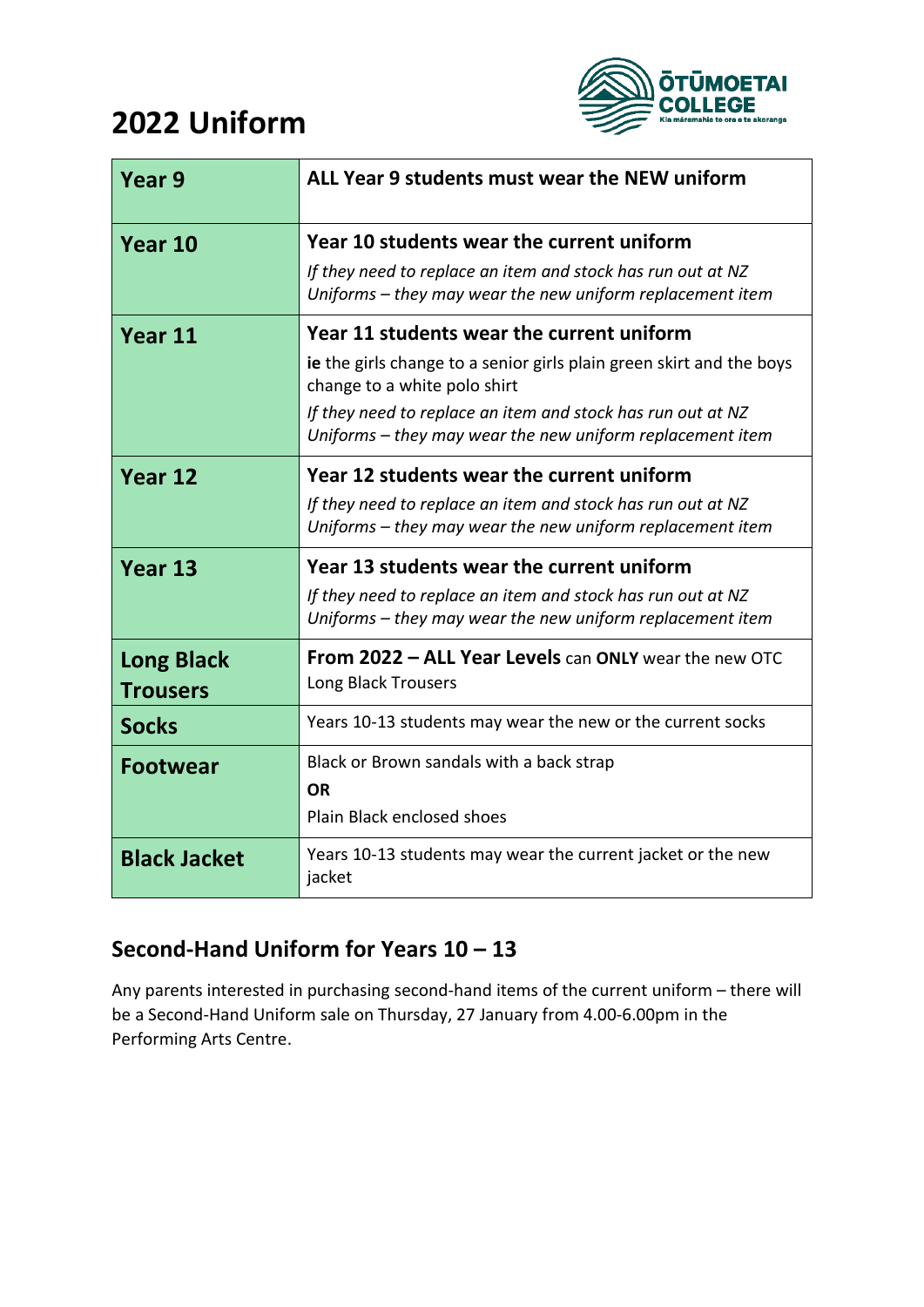

2022

**All Year 9 students wear the new uniform – black skirt, shorts, trousers with OTC logo, white OTC polo & black school socks with green trim, black jacket (with logo) and PE Uniform**

| <b>Current Uniform - Years 10-13</b> |                                                                                                                                                                                                                                  |                             |                                                                                                                                                                                                                                                                                                                                                                            |  |
|--------------------------------------|----------------------------------------------------------------------------------------------------------------------------------------------------------------------------------------------------------------------------------|-----------------------------|----------------------------------------------------------------------------------------------------------------------------------------------------------------------------------------------------------------------------------------------------------------------------------------------------------------------------------------------------------------------------|--|
| <b>Skirt</b>                         | Year 10<br>Black Watch Tartan wool/terylene<br>regulation skirt<br><b>Seniors</b><br>Regulation green skirt                                                                                                                      | <b>Shorts</b>               | <b>Years 10-13</b><br>Mid-grey wool or polycotton shorts                                                                                                                                                                                                                                                                                                                   |  |
| Top                                  | Year 10<br>White short-sleeved polo-style shirt<br>with Ōtūmoetai College logo<br><b>Seniors</b><br>White polo shirt (as above) or short-<br>sleeved blouse with green piping on<br>sleeve                                       | <b>Top</b>                  | Year 10<br>Grey short-sleeved polo-style shirt with<br>Ōtūmoetai College logo<br><b>Seniors</b><br>White short-sleeved polo-style shirt<br>with Otūmoetai College logo                                                                                                                                                                                                     |  |
| <b>Jersey</b>                        | <b>Years 10-13</b><br>Bottle green V-necked jersey with striped<br>neckline with Otūmoetai College Logo<br><b>Year 13 Option</b><br>Approved Year 13 shirt                                                                       | <b>Jersey</b>               | <b>Years 10-13</b><br>Bottle green V-necked jersey with striped<br>neckline with Otūmoetai College logo<br><b>Year 13 Option</b><br>Approved Year 13 shirt                                                                                                                                                                                                                 |  |
| <b>Footwear</b>                      | <b>Juniors and Seniors</b><br>Plain, enclosed, flat black shoes (no<br>boots / ankle boots) with black socks<br>or black tights<br><b>OR</b> Black or brown sandals with back<br>straps, worn with backs up and without<br>socks | <b>Footwear</b>             | <b>Juniors and Seniors</b><br>Plain, enclosed, flat black shoes (no<br>boots / ankle boots) with Otūmoetai<br>College socks (Years 10-13 mid-grey<br>with 2.0cm bottle green band or the<br>new black school socks). Year 9 - new<br>black school socks.<br><b>OR</b> Black or brown sandals with front<br>and single back straps, worn with backs<br>up and without socks |  |
| <b>PE</b><br><b>Uniform</b>          | <b>Years 10 to 12</b><br>T-shirt – forest green with black side<br>panels, black shorts in nylon, taslon or<br>cotton.<br>In winter only - black tracksuit pants.                                                                | <b>PE</b><br><b>Uniform</b> | <b>Years 10 to 12</b><br>T-shirt – forest green with black side<br>panels, black shorts in nylon, taslon or<br>cotton.<br>In winter only - black tracksuit pants.                                                                                                                                                                                                          |  |

**Sports Uniforms** Most teams have uniforms that have been supplied by the school for the playing season.

Ōtūmoetai College tracksuits are available for hire from the school, by teams representing the college at special events.